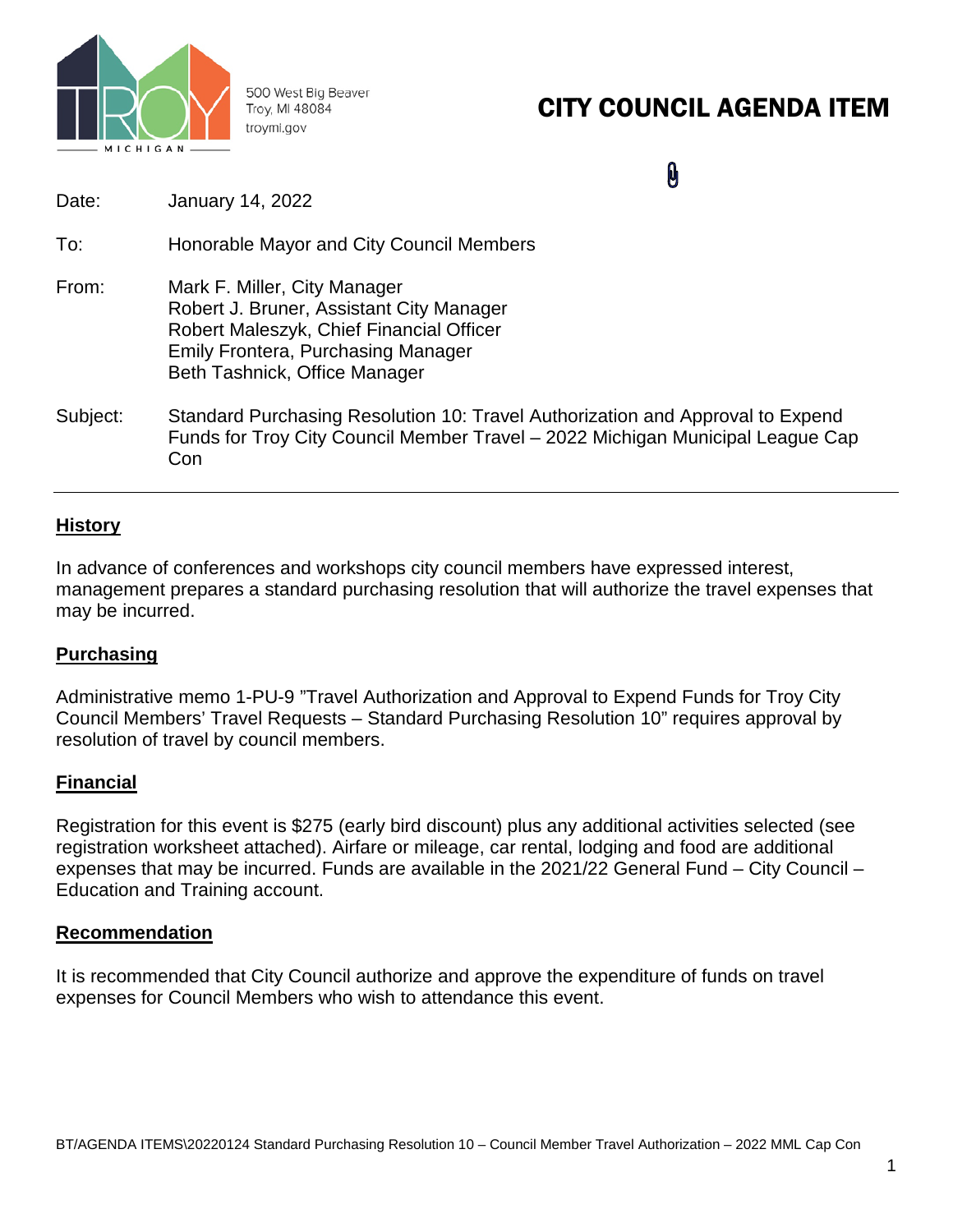



| <b>Address</b> |     |
|----------------|-----|
| <b>Phone</b>   | Fax |

#### **ATTENDEE INFORMATION** (please complete another form if registering more than one attendee)

**Name Nickname** 

**Title Email\* Guest Name (if applicable)** 

\*Hotel housing code will be sent here

\*\*The Capital Conference room block closes on 2/18/2022.

| <b>REGISTRANT</b><br><b>TYPE</b>                                              | <b>RATE/PERSON</b><br><b>Early Rate</b><br>by 2/28/2022 | <b>Regular Rate</b><br>after 2/28/2022 |
|-------------------------------------------------------------------------------|---------------------------------------------------------|----------------------------------------|
| <b>MML Full &amp; Associate</b><br>Members/<br><b>BAP Participants</b>        | \$275                                                   | \$360                                  |
| Nonmember<br>Government/<br>Non-Profit Entities/<br><b>Limited Associates</b> | \$550                                                   | \$660                                  |
| <b>College Students</b>                                                       | \$110                                                   | \$110                                  |
| Guests                                                                        | \$85                                                    | \$95                                   |

# **ADDITIONAL QUESTIONS**

**Do you require a special meal?** If so, please specify

**Do you require special assistance/accommodations?**

If so, please specify:

| <b>WORKSHOPS</b><br><b>TUESDAY, 3/15, 9:00 AM - NOON</b><br>Limited space available for Capital Conference Workshops.<br>Please register early. |      |
|-------------------------------------------------------------------------------------------------------------------------------------------------|------|
| MI Water Navigator Mini-Bootcamp                                                                                                                |      |
| Making the Dollars Stretch: Allocating<br>Your ARPA Funds for Maximum Impact                                                                    |      |
| <b>Emergency Management Training for</b><br><b>Local Governments</b>                                                                            |      |
| <b>ADDITIONAL ACTIVITIES</b>                                                                                                                    |      |
| TUESDAY, 3/15, 12:00 PM - 1:15 PM<br>Michigan Women in Municipal Government: Lunch                                                              | \$50 |
| <b>WEDNESDAY, 3/16, NOON - 1:00 PM</b><br>Michigan Black Caucus of Local Elected Officials<br>Annual Meeting *Lunch included in registration    |      |

**TOTAL \$**

#### **ONLINE**

**To register and pay online visit www.mml.org. On the home page, located on the right hand side under "My League," click on "Log On" and enter your name and password. After you are logged in, click on "Events."**

## **REGISTRATION QUESTIONS?**

**Call 734.669.6371 or email registration@mml.org. For a full list of Capital Conference registration policies, visit cc.mml.org** 

WEB LC22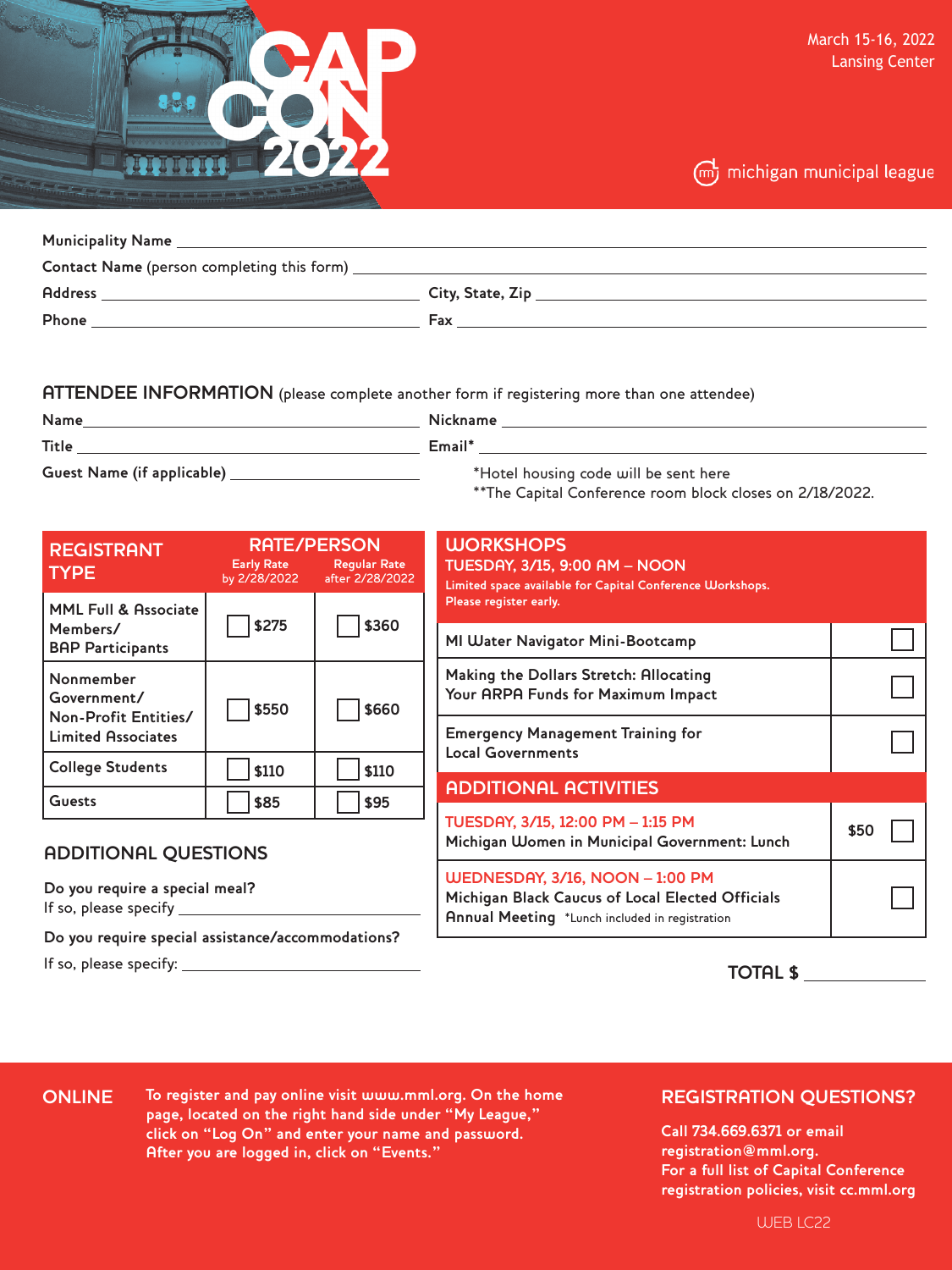# **[Confere](http://blogs.mml.org/wp/cc)nce Agenda-at-a-glance** (http://blogs.mml.org/wp/cc)

/ [HOME \(HTTP://BLOGS.MML.ORG/WP/CC\)](http://blogs.mml.org/wp/cc) / CONFERENCE AGENDA-AT-A-GLANCE

| Tuesday, March 15, 2022   |                                                                                                                                                                               |
|---------------------------|-------------------------------------------------------------------------------------------------------------------------------------------------------------------------------|
| $8:00$ am $-6:00$ pm      | <b>Conference Registration</b>                                                                                                                                                |
| $9:00$ am $-12:00$ pm     | Workshops (http://blogs.mml.org/wp/cc/conference-workshops-2/)                                                                                                                |
| $9:00$ am $-$ 4:30 pm     | MAMA Mid-Winter Institute (https://www.mml.org/sites/Members/Event_Display.aspx?<br>EventKey=20C01&WebsiteKey=6c903230-4a06-4cc8-8cd2-d7c66df022f1) *                         |
| 10:00 am $-$ 1:00 pm      | MML Board of Trustees Meeting & Lunch                                                                                                                                         |
| $12:00 - 1:15$ pm         | Michigan Women in Municipal Government Luncheon*                                                                                                                              |
| $12:00 - 1:30$ pm         | Open Office Hours with State Agencies (http://blogs.mml.org/wp/cc/general-<br>information/)<br>Meetings with Legislators (on your own)                                        |
| $1:45 - 3:30$ pm          | Capital Conference Welcome General Session                                                                                                                                    |
| $3:30 - 4:30$ pm          | General Session: Legislative Team Breaks It Down                                                                                                                              |
| $4:30 - 6:30$ pm          | MML Liability & Property Pool (http://blogs.mml.org/wp/cc/general-information/)<br>Capital Conference Welcome Reception (http://blogs.mml.org/wp/cc/general-<br>information/) |
| Wednesday, March 16, 2022 |                                                                                                                                                                               |
| 7:30 am $-$ 3:30 pm       | <b>Conference Registration</b>                                                                                                                                                |
| $7:30 - 8:30$ am          | Legislative Breakfast (http://blogs.mml.org/wp/cc/general-information/)                                                                                                       |
| $8:00$ am $-3:00$ pm      | Annual Expo                                                                                                                                                                   |
| $8:30 - 10:00$ am         | General Session: Meet the Leaders Helping Shape the Future of Michigan                                                                                                        |